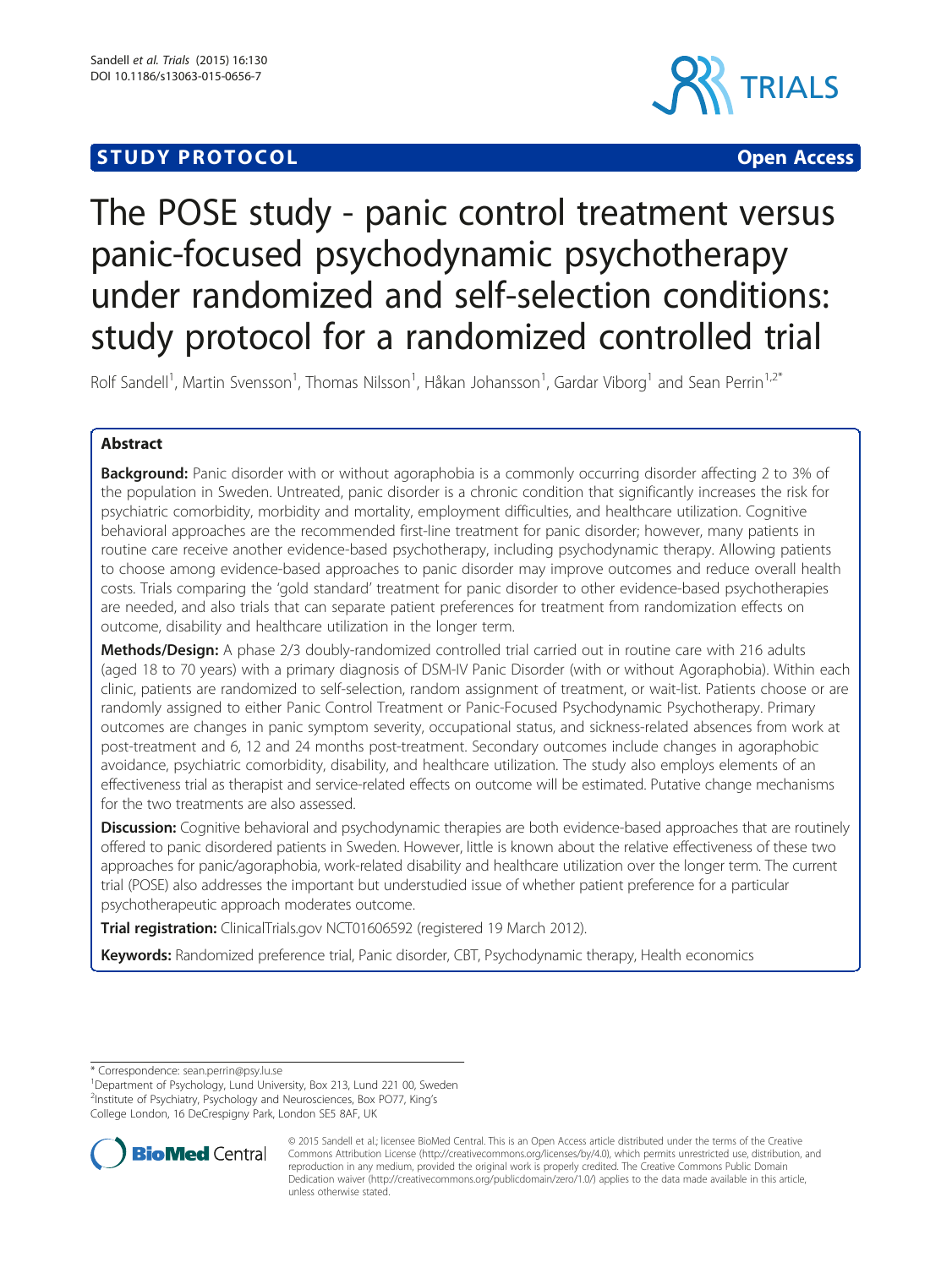# Background

Panic Disorder (PD) without Agoraphobia as defined in the 4th edition of the Diagnostic and Statistical Manual for Mental Disorders (DSM-IV) (American Psychological Association, 2000) involves recurrent, unexpected panic attacks with at least one attack followed by persistent concerns or worries about additional attacks, and/or significant changes in behavior related to the attacks. PD with Agoraphobia involves the additional requirement that the individual avoids or endures with marked distress (often necessitating a companion to accompany them) places or situations from which it might be difficult (or embarrassing) to escape and/or to receive help in the event of a panic attack [[1](#page-8-0)]. In DSM-V, the two disorders are de-linked so that individuals with both PD and Agoraphobia receive two diagnoses [\[2\]](#page-8-0). As this study commenced prior to the publication of DSM-V, we used the DSM-IV criteria with treatment focused on patients with a primary diagnosis of PD - with or without Agoraphobia.

In accordance with prevalence studies carried out elsewhere [\[3](#page-8-0),[4](#page-8-0)], the 12-month prevalence of PD in Sweden is 2 to 3% and one of the most frequent causes of illness among Swedes aged 15 to 44 years [\[5](#page-8-0)]. When untreated, PD is a chronic and debilitating condition associated with an increased risk of psychiatric comorbidity, health complaints, low quality of life, diminished capacity for work, morbidity and mortality, a heavy burden on the family, and significantly increased healthcare utilization [[5-10](#page-8-0)]. The presence of PD, especially with agoraphobia, is recognized as a major obstacle to Swedish adults returning to work after a period of sick leave and to young people attempting to enter the labor force for the first time (50% of whom with PD fail to do so) [\[5](#page-8-0)]. When last estimated (1996), the total cost of PD in Sweden was estimated at 1.7 billion euros per annum [[5\]](#page-8-0). Effective treatment of PD has been shown to reduce the cost of care by as much as 94% [\[11](#page-8-0)].

Cognitive behavioral therapy (CBT) and pharmacotherapy are the recommended treatments for adults with PD in many countries [\[12](#page-8-0)-[14\]](#page-8-0) and the same is true in Sweden [[5\]](#page-8-0). Numerous meta-analyses have been carried out and overall they find that both treatments, either alone or in combination, yield large effect sizes when compared with no/minimal treatment and medium effect sizes relative to psychological/drug placebo in the acute phases of treatment [\[15](#page-8-0)-[17\]](#page-8-0). Effect sizes beyond 12 to 24 months are generally more modest than at posttreatment or 6 month follow-up, particularly for (mono) pharmacotherapy, with little evidence of further symptomatic improvement during the follow-up period [[14-](#page-8-0)[18](#page-9-0)]. The use of pharmacotherapy alone is also associated with a significantly increased risk of attrition during treatment and relapse when treatment is discontinued [[15](#page-8-0),[19](#page-9-0)]. Thus, there is an emerging consensus that CBT should be offered first to PD patients and to those discontinuing pharmacotherapy [\[5,14,15,17](#page-8-0)]. Whether another evidence-based psychotherapy could also be offered remains unclear, as there have been extremely few trials involving PD patients and comparisons between CBT and an active psychological treatment [\[20](#page-9-0)].

The longer-term efficacy of CBT for PD also remains unclear [\[17](#page-8-0)[,21\]](#page-9-0). Across randomized controlled trials (RCTs) the median length of follow-up is 6 months with few trials reporting findings past 12 months. Also, few trials involve designs that permit continued comparison between treatments or between treatment and control groups during the follow-up period. Conclusions about longer-term efficacy are further confounded by significant attrition and treatment-seeking during the followup period.

Durham et al. [\[21](#page-9-0)] carried out a 2- to 14-year followup of participants in 8 RCTs of CBT for anxiety, 4 of which focused on PD and the others on Generalized Anxiety and Post-Traumatic Stress Disorders (PTSD). Of those initially treated with CBT for PD, only 40% achieved sustained recovery (defined as the absence of any anxiety disorder) without the benefit of additional treatment (any) during the follow-up period. Even with additional treatment, only 54% of those initially treated with CBT for PD achieved long-term recovery [\[21](#page-9-0)]. Across all of the RCTs, 'recovered' patients had significantly worse scores on all subscales of the Brief Symptom Inventory, with most suffering from mild symptoms that were slightly disabling and 20% falling just below threshold for diagnosis. More favorable findings can be found in a recent multi-center RCT by Gloster et al. [[22\]](#page-9-0) comparing 2 forms of CBT for PD as 74% of patients who were responders at post-treatment retained this status at 24 months. However, 37.5% of all CBT treated patients sought further treatment between 6 and 24 months and this was unrelated to anxiety severity at 6 months. Further favorable findings are available from an earlier uncontrolled study of PD patients treated with CBT wherein 82% of initial treatment responders remained in remission at 5 or more years post-treatment and 62% at 10 years or more [\[23\]](#page-9-0); however, the patients were less ill to begin with.

It is important to note that most RCTs involving PD patients have focused primarily on changes in symptoms (panic, agoraphobia, and depression) and general indices (often clinician-rated) of overall impairment. Less is known about the impact of evidence-based approaches on the other aspects of disability that usually accompany PD such as absences from work due to sickness, difficulties returning to work and increased healthcare utilization [[24](#page-9-0)]. Reducing symptoms per se does not necessarily improve these aspects of functioning [\[24-26](#page-9-0)].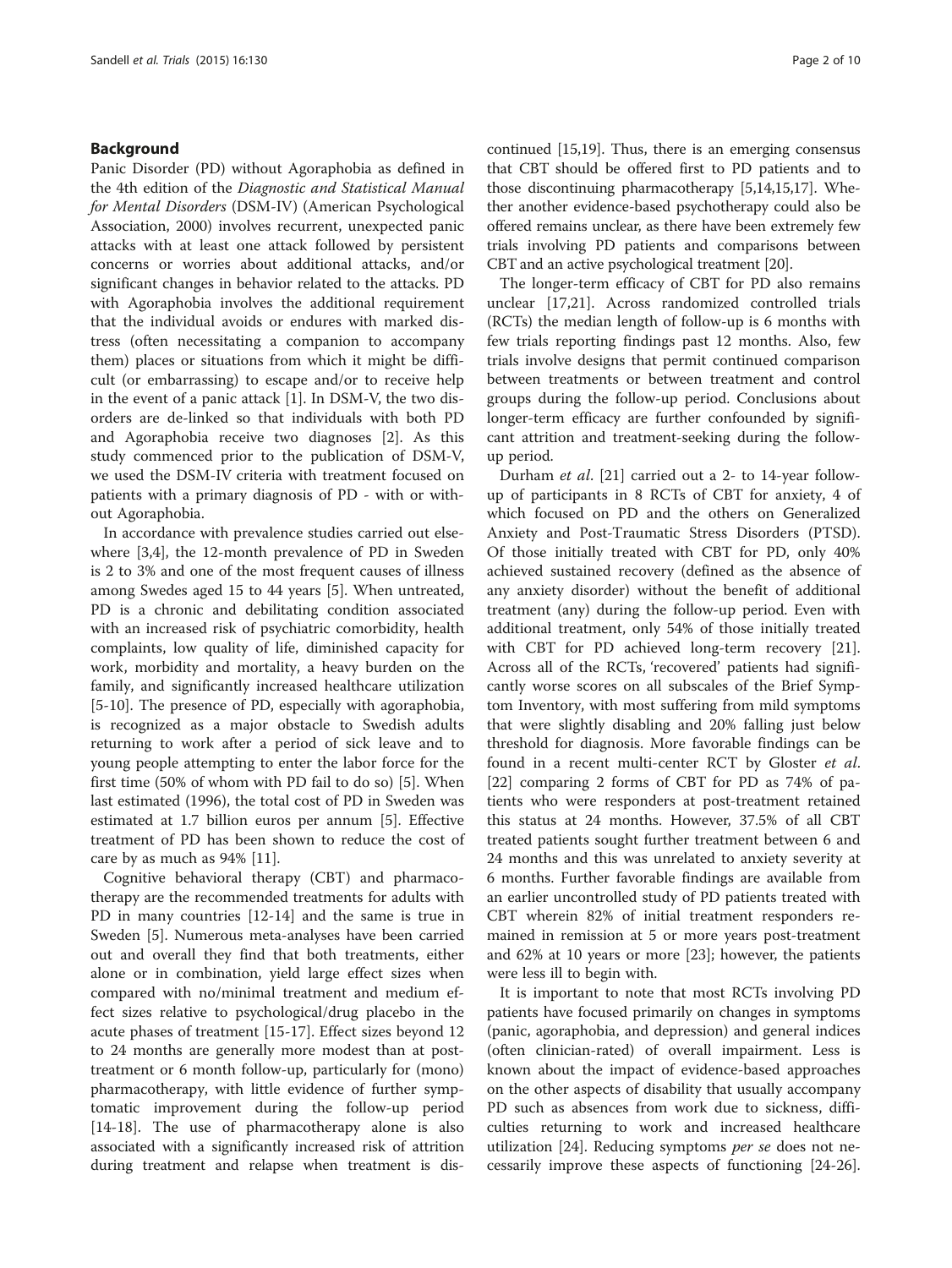There is some evidence that short-term therapies are less effective than longer therapies on improving return to work after sick leave in depressed and anxious patients [\[24,27\]](#page-9-0). However, the general move in health services overall is towards briefer, not longer, psychological treatments.

What about attrition in CBT and pharmacotherapy? PD patients fear somatic symptoms and often the medical side effects that can accompany pharmacotherapy, and these fears may represent a major reason why PD patients often refuse medication when first offered (pretreatment attrition) or why as many as one third prematurely discontinue pharmacotherapy once begun [\[28,29](#page-9-0)]. Limited data is available about pre-treatment attrition in relation to CBT. In a study of 731 patients (22% with PD) presenting to a specialist anxiety service, all of whom were offered CBT outside of a clinical trial, the authors found that 30% dropped out before commencing CBT with 12.6% actively refusing CBT [[30\]](#page-9-0). Although drop-out from CBT once begun was relatively low in the previous study (10.7%), a meta-analysis of RCTs by Haby et al. involving patients with either primary PD, Generalized Anxiety Disorder, or depression reported an average drop-out rate of 17% for PD patients treated with CBT  $(range = 0 to 54%) [18].$  $(range = 0 to 54%) [18].$  $(range = 0 to 54%) [18].$ 

The dominance of CBT in the treatment of anxiety over the past two decades has meant that relatively few RCTs have been carried out comparing this approach to another active psychological treatment [\[31,32](#page-9-0)]. The majority of comparative psychotherapy trials for patients with PD have involved two forms of CBT (for example, cognitive versus behavioral, with/without therapist-guided exposure, self-help, Internet-based, and so on). Psychodynamic therapy (PDT) is an evidence-based treatment for a range of conditions involving a significant anxiety component [[32,33](#page-9-0)]. While much fewer RCTs of PDT exist than for CBT, meta-analytic reviews have been carried out to estimate the effectiveness of PDT for a range of problems including anxiety [\[34](#page-9-0)-[38](#page-9-0)]. In the 2 most recent [\[35,36\]](#page-9-0), PDT was observed to be no less effective for anxiety than other active treatments in the short or long term, had similar drop-out rates (17%) as reported for CBT, and yielded controlled effect sizes relative to no/minimal treatment or treatment as usual in the medium range  $(g = 0.63)$ . These effects were persistent at follow-ups of 6 to 12 months; however, the limited number of trials (focused primarily on social anxiety) and the significant heterogeneity between trials limits the conclusions that can be drawn [[36](#page-9-0)]. Further comparative trials involving PDT and CBT are needed [[13\]](#page-8-0).

Milrod *et al.* [\[39](#page-9-0)] have developed a brief form of PDT titled Panic-Focused Psychodynamic Psychotherapy (PFPP). In an open trial of PFPP with 21 panic disordered patients (most with comorbid agoraphobia), 16 (76%) experienced

a remission of their panic/agoraphobic symptoms at posttreatment with gains maintained at 6 months [\[40,41\]](#page-9-0). In a subsequent RCT involving 49 PD patients, those receiving PFPP were significantly more likely to have their panic symptoms remit at termination than patients receiving applied relaxation training (73% versus 39%) with PFPP gains (and differences between the groups) maintained at 12 months [[42](#page-9-0)]. PFPP was well-tolerated with only 7% withdrawing prematurely as compared to 34% in the applied relaxation condition. More recently, Beutel et al. carried out a randomized controlled trial of PFPP and CBT (plus exposure) delivered in routine care to 54 patients with PD (the majority with agoraphobia) [\[43\]](#page-9-0). Remission rates at post-treatment were 44% for PFPP rising to 50% at 12-month follow-up compared to a 66% remission at post-treatment for CBT decreasing to 56% at follow-up. The differences between the two treatments were non-significant.

While further comparative trials between PFPP and CBT for PD are clearly needed, Brewin and Bradley [[44](#page-9-0)] have argued that RCTs comparing two or more treatments may give misleading results if patients' preferences for the offered treatment alternatives are not controlled for. Thus, to the extent that patients' preferences reflect their suitability for a specific type of psychotherapy, the one that is the most suitable for the majority of the patient population will appear superior, even if the treatments are equally effective. In a qualitative follow-up study of patients who had received CBT and PDT, patients who had unsuccessful treatment felt they had received a form of therapy that was less suitable to their individual needs and disposition and had well-developed ideas about how a more effective treatment should have been carried out [\[45](#page-9-0)]. A series of studies have shown that most people given adequate information will voice definite ideas about the kind of treatment that might be most suitable to their needs: so-called 'helpfulness beliefs' [\[46](#page-9-0)-[48](#page-9-0)]. The resulting preferences are significantly moderated by the patient's previous experiences with psychotherapy or psychiatry in general and generate a distribution of what may be a proxy for the 'suitability differential' between different forms of psychotherapy [\[48\]](#page-9-0).

So, in a trial comparing two or more treatments where patients are allowed to select their preferred evidencebased treatment, one might reasonably predict little or no difference between the treatment groups. Also, if one assumes that outcome is at least partly moderated by the quality of the treatment alliance, one might reasonably expect stronger effects generally for treatments that were patient-selected than randomly assigned. It is possible to separate the effects of patient preference from the effects of randomization (that is treatment) by using a hybrid, double-randomization design [\[49\]](#page-9-0). In such a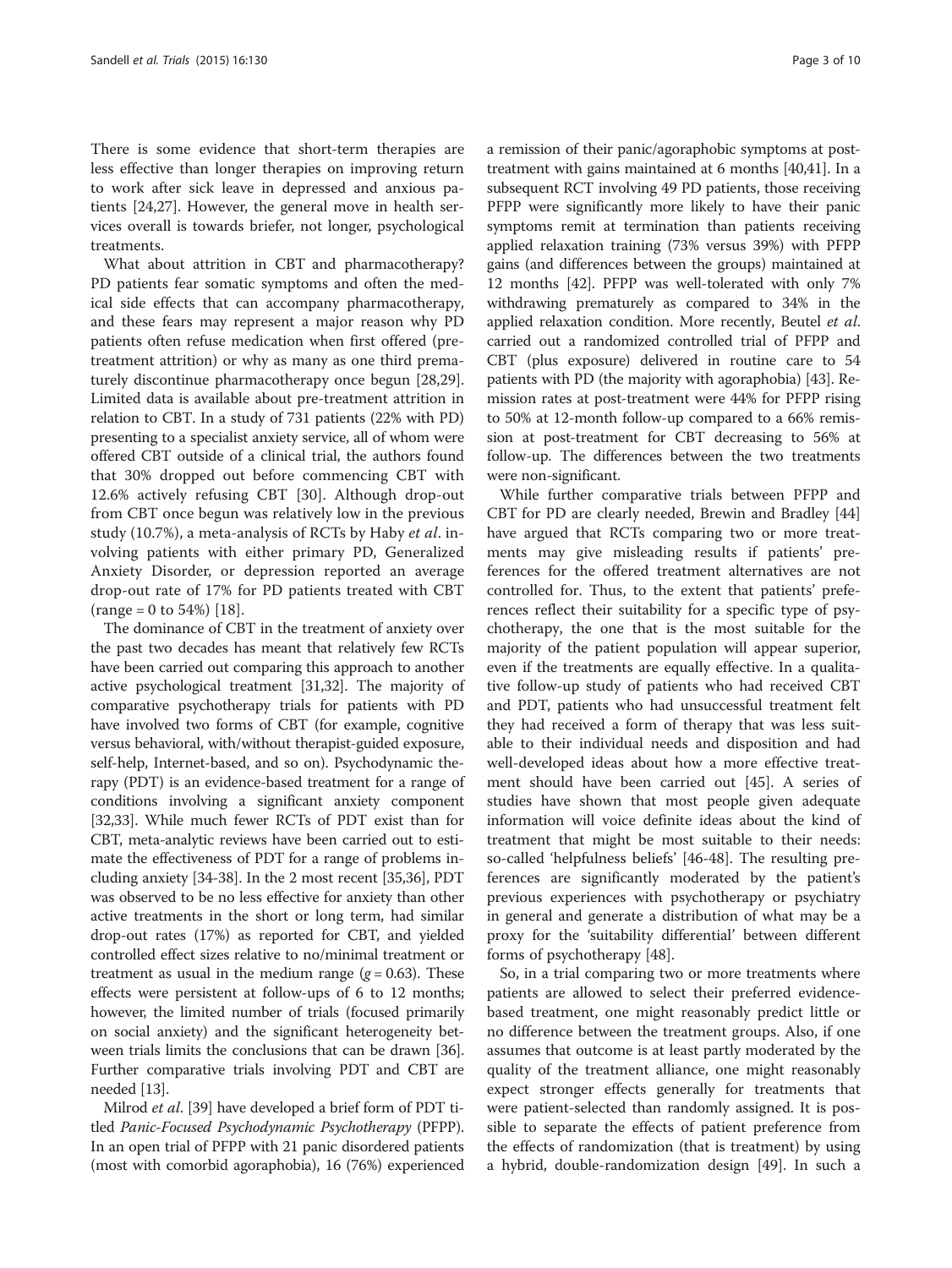trial patients are randomized to self-selection or random assignment of treatment conditions.

While patient preferences have drawn considerable attention as a potential moderator of treatment outcome [[46-48,50,51\]](#page-9-0), no such hybrid randomized controlled study (comparing treatment and preference effects) has yet been published for PD patients. A recent study by Watzke et al. [\[52](#page-9-0)] compared systematic treatment selection to randomized assignment of treatment, either nonprotocol CBT or PDT, on outcomes for a wide range of disorders (including anxiety) in 291 inpatients. In the systematic treatment selection condition, the inpatient team arrived at a consensus decision about the most appropriate treatment based on diagnosis, psychometric assessment, capacity for self-reflection, and patient goals. The authors found no overall differences in outcome between patients in the randomized assignment and systematic treatment selection conditions. Patients who were systematically assigned to PDT had better long-term outcomes than patients who were randomly assigned to this same treatment but no such effects were found for CBT.

The role of patient preference for a particular evidence-based approach is better illustrated in a recent hybrid RCT preference trial by Le et al. [\[53](#page-9-0)]. The investigators randomized 218 patients with a primary diagnosis of PTSD to patient-preference or randomly-assigned treatment conditions involving either prolonged exposure therapy (a form of CBT) or sertraline. Overall, giving patients a choice over treatment yielded significantly lower health costs and more quality-adjusted life years (QALYs) than random assignment to treatment conditions. Interestingly, prolonged exposure therapy was less costly and yielded more QALYs relative to sertraline when the treatment was assigned rather than chosen.

CBT and pharmacotherapy are currently the 'gold standard' treatments for PD. Pharmacotherapy will remain an important treatment option for many patients but pre- and post-treatment attrition for pharmacotherapy remains a significant concern. CBT is clearly an effective approach for PD but not for every patient and longer-term gains remain somewhat unclear. Also, the state of the literature is such that those advocating for the increased use of CBT in routine care for patients with PD will struggle to point to data showing its incremental effectiveness over other evidence-based psychotherapies that are also routinely provided in mental health services. Increasingly, both healthcare service providers and treatment guidelines have recommended that patients be encouraged and supported in choosing between various treatment options and being more active in the way treatment is delivered. It is possible that allowing patients to choose among evidence-based approaches may improve outcomes and reduce the overall

burden and cost of illness. Further trials are needed involving comparisons between CBT and other evidencebased psychological approaches to help patients make better, data-informed choices about which treatment is likely to work best for them in the short and longer term.

#### Study aims and objectives

The primary aim of the project is to investigate the extent to which patient's preferences for treatment influences a broad range of primary and secondary outcomes: panic symptom severity, agoraphobic avoidance, occupational status, sickness-related absences, subjective working ability, psychiatric comorbidity, panic and depression-related disability, and healthcare/medication utilization. A secondary aim is to compare outcomes for PCT, which is the form of CBT with the largest evidence base for PD, to PFPP, both of which are already delivered in routine care facilities in Sweden. A tertiary aim is to evaluate in a multivariate fashion, interactions between patient preference and other potential moderators of outcome (for example, gender, age, symptom severity, Axis I and II comorbidity, medication use, strength of the therapeutic alliance, and therapist effects). Finally we aim to evaluate putative mechanisms of change associated with each of the evaluated treatments (for example, cognitive and behavioral change, reflective capacity).

# Methods/Design

# Study design

PCT and PFPP will be compared under two conditions, one in which patients are randomized to either form of therapy, and one in which they are asked to choose between them after having duly informed themselves about the two alternatives. The design is in keeping with recommendations for preference trials described by Long et al. [[49\]](#page-9-0).

# Setting

The study is carried out in ten outpatient mental health clinics located in three regions of Southern Sweden: Skåne (including Lund, Malmö, Eslöv, Arlöv and Trelleborg), Halland (including Halmstad, Falkenberg and Varberg), Jönköping (including Värnamo) and Dalecarlia (including Dalarna). These clinics are state-funded and responsible for the care and treatment of all individuals within their catchment area. The clinics receive referrals from the GP (family doctor), social services, employers, and directly from patients. In some cities some patients may be offered a brief psychological treatment in what are termed 'firstline' services (usually located in the GP clinics). However, and in the majority of cases, the clinics participating in this study are the first-line service for patients with mental health problems including panic and other anxiety disorders, and particularly those with significant psychiatric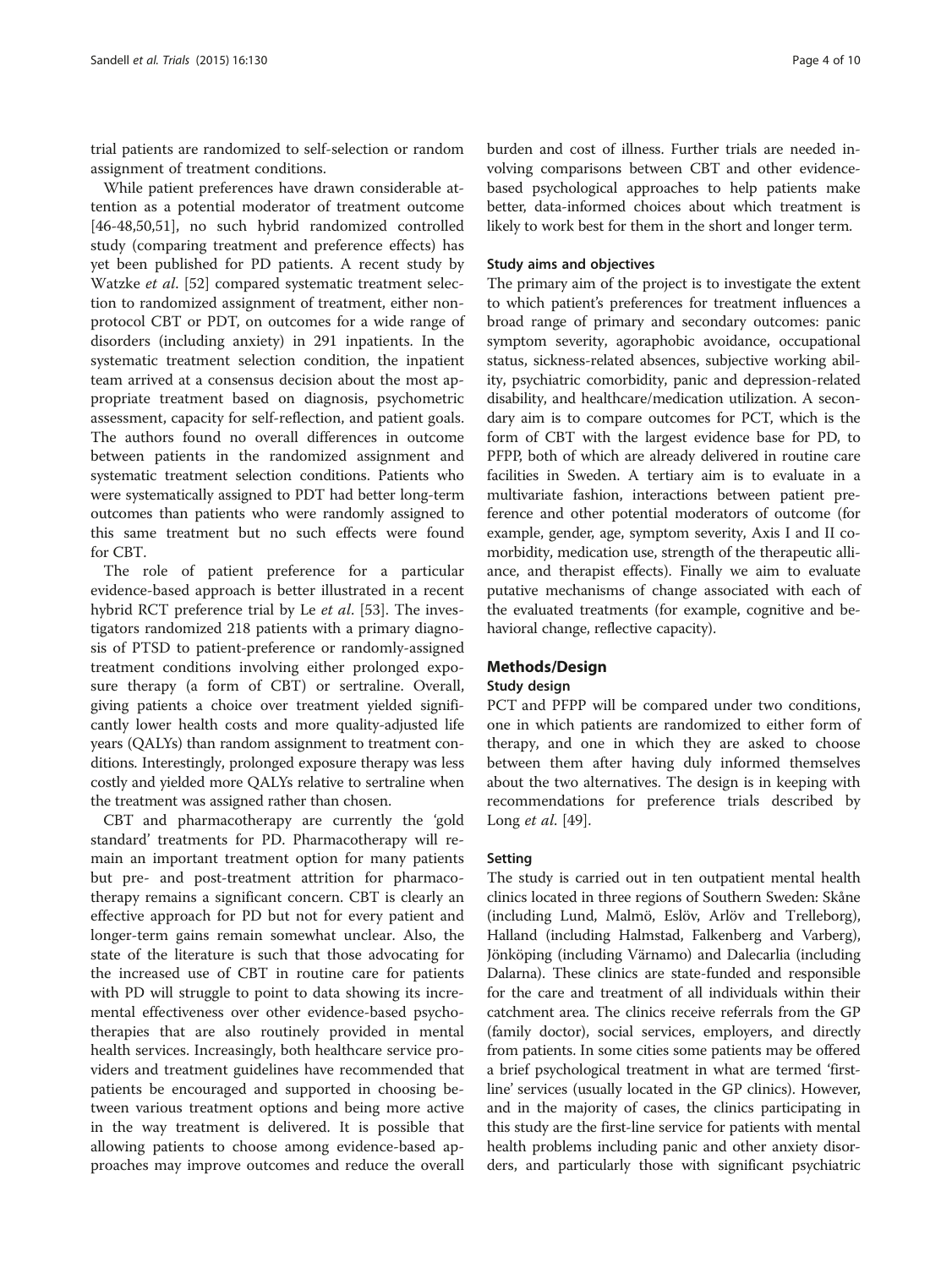comorbidity or impairment in functioning. PCT and PFPP are delivered by therapists employed in the same clinics where the patient would ordinarily be treated.

# Participant inclusion criteria

We aim to maximize the external validity of the study to the extent possible by making the inclusion criteria as least restrictive as possible. Inclusion criteria are the following:

- Aged between 18 and 70 years
- Current, principle diagnosis of DSM-IV PD with/ without Agoraphobia and more specifically:
- Have experienced at least 1 panic attack per week during the 3 weeks preceding the start of treatment; or
- If PD with Agoraphobia is the principal diagnosis and the patients actively avoids situations that cause them panic, then the patient must:
- Score  $\geq 5$  on an apprehension question about having a panic attack; or
- Score ≥ 4 on the Avoidance-Alone Subscale of the Mobility Inventory for Agoraphobia; or
- Meet DSM-IV PD criteria and not be more appropriately diagnosed as Agoraphobia without a history of PD;
- Not currently engaged in on-going psychotherapy treatments and willing to refrain from starting non-study treatments during the treatment phase of the trial (discussed further below under screening and baseline assessment)
- Medications, if used, must be held constant throughout the treatment phase of the study, and patients will only be accepted if they have been on a stable dose of standard anti-panic medication for at least 1 month and continue to meet criteria for a current diagnosis of PD with or without Agoraphobia; and
- Ability to complete the active treatment phase (not including follow-ups) within 16 weeks

# Participant exclusion criteria

- Current substance abuse/dependence. Patients with a prior history of substance abuse/dependence must have been in remission for this condition for at least 12 months prior to entering trial treatment; or
- Current psychosis, delusions, or mania; or
- Acutely suicidal; or
- A history and current clinical presentation of at least one clinically-significant medical condition (for example, brain damage, degenerative neurological condition) sufficient to cause cognitive or physical impairments that might prevent full participation in treatments; or
- Active involvement in a legal dispute related to their mental health

#### Recruitment procedure

This trial is carried out with significant support from regional health authorities and thus the primary means of recruitment is through state-funded, outpatient mental health clinics. Information about the study is posted in waiting rooms and all clinic staff are made aware of the study and asked to inform new referrals and existing patients who suffer from problems related to anxiety and panic specifically about the trial. Information about the trial is also available through a Project POSE website. Individuals with panic-related problems who visit the website are invited to contact the researchers for further information about the trial and an assessment of trial eligibility. Recruitment levels at the ten different sites are monitored on a monthly basis and problems addressed at the appropriate organizational level. Protocols governing inclusion have been developed and disseminated to facilitate a strict and coherent plan of action across sites, treatments conditions, therapists and site managers should problems arise.

# Screening and baseline assessment

When a clinic identifies a potential participant, or when a participant directly contacts a member of the research team, an initial phone screening is carried out and the patient is informed about the trial, and inclusion and exclusion criteria are discussed. Patients who are currently receiving psychotherapy for PD or any other condition are strongly advised to complete their current course of treatment and then re-contact the team if they are still interested in participation. (At the time of writing, 138 patients have been enrolled in the trial. Of these, none were receiving ongoing psychotherapy for any condition at the time of screening. Only two patients who were receiving psychotherapy for PD expressed an interest in the trial and both were asked to complete their treatment before re-contacting the team and were not enrolled). Patients who are currently receiving medication for anxiety or any other psychiatric condition are advised to meet with their psychiatrist and to bring a copy of the trial information form to discuss participation and the trial criteria regarding medication before agreeing to further assessment for the trial.

Provided the patient has problems primarily of an anxious nature, wants treatment and does not meet any of the exclusion criteria, a face-to-face assessment is scheduled. Before this assessment the patient is provided with further information about the trial to read and a range of questionnaires to complete (described below). During the face-to-face assessment the patient undergoes a structured diagnostic interview with a member of the research team to establish that DSM-IV PD with or without Agoraphobia is the current and principal diagnosis, the Panic Disorder Severity Scale is administered,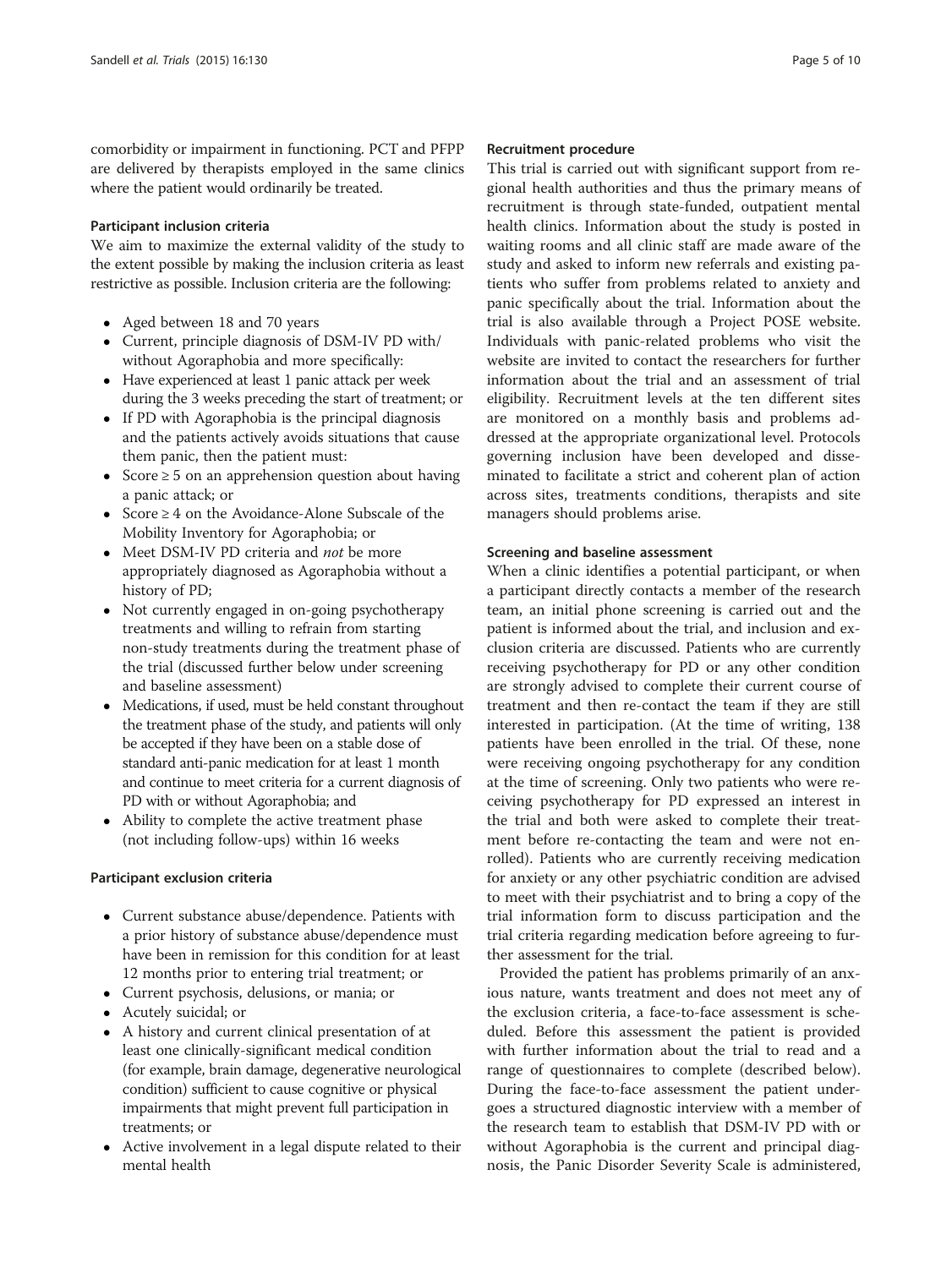and lastly a structured diagnostic interview is carried out to assess DSM-IV Axis II Personality Disorders. If the patient has PD with or without Agoraphobia and no exclusion criteria are met, the patient gives written consent to participate and is then randomized. Patients who are excluded at any time during the baseline assessments are encouraged to contact their local GP and/or mental health clinic, and where requested/necessary a formal letter of referral is prepared by the trial assessor.

#### Inclusion measure

In keeping with the recommendations for standardized assessment of panic disordered patients described by Shear and Maser [\[54](#page-9-0)] and followed in most RCTs with panic disordered patients, inclusion is based on diagnostic status as assessed by the Structured Clinical Interview for DSM-IV (SCID-I) [\[55](#page-9-0)].

#### Primary outcome measures

- Panic Disorder Severity Scale [[56](#page-9-0)]
- Panic Disorder Severity Scale-Self Report [\[57\]](#page-9-0)
- Occupational status
- Patient report of the total of number of absences from work due to sickness (and compensation for the same as part of the secondary, healthcare utilization outcome)

The above outcome measures are all assessed at baseline, post-treatment and 6-, 12- and 24-month followups. The total of number of absences from work due to sickness at baseline is measured as including the 3 months prior to commencing treatment.

#### Secondary outcome measures

- Psychiatric comorbidity as assessed by the Structured Clinical Interview for DSM-IV Axis I diagnoses [\[55\]](#page-9-0) and Structured Clinical Interview for DSM-IV Axis II diagnoses [[58\]](#page-9-0)
- Mobility Inventory for Agoraphobia [[59](#page-9-0)]
- Montgomery Asberg Depression Rating Scale [\[60\]](#page-9-0)
- Sheehan Disability Scale [\[61\]](#page-9-0)
- Clinical Outcomes in Routine Evaluation [[62](#page-9-0)]
- Work Ability Index [\[63\]](#page-9-0)
- Number of absences from work due to sickness before, during and after treatment as recorded in the Longitudinal Integration Database for Health Insurance and Social Studies (LISA) that is maintained by the Swedish Central Statistical Office
- Patient report of healthcare utilization (for example, number of medical contacts, emergency room visits, prescription medication use)
- Use of psychotropic medication as recorded by the Swedish National Board of Health and Welfare register of consumption of psychotropic drugs; and
- Estimation of the total expected costs of each treatment alternative against the total expected benefits

# Randomization and allocation concealment

Randomization is done sequentially as patients are included in study. At the level of the clinic, there must be at least one PFPP and one PCT therapist working in the trial. The randomization procedure was designed to ensure equal numbers of patients in each condition at clinic level.

Because of the length of the follow-up (24 months) and the heavy assessment burden for patients throughout the trial, there is an increased risk of attrition during the follow-up period. To help minimize this risk, an effort is made to establish a good working relationship between a single trial assessor (who is not involved in delivering treatment) and each patient and to have the same assessor carry out the baseline, post-treatment and 6-, 12- and 24-month follow-up assessments. Because the baseline assessor reveals the randomization results to the patient, the post-treatment and follow-up interviews are not carried out blind to treatment condition. However all post-treatment and follow-up interviews are recorded and these interviews will be evaluated by independent raters who are blinded to treatment condition and these ratings will be reported.

# Treatment protocol

PCT is a manualized, individual cognitive behavioral treatment for adults with PD (with or without agoraphobia) [[64](#page-9-0)]. Patients are helped to become panic-free by learning to anticipate and respond to situations that trigger their panic attacks and to manage the physical symptoms of panic using techniques such as controlled breathing. PCT ordinarily consists of 12 weekly therapy sessions. In the current trial, PCT involves 12 to 14 sessions completed within 10 to 16 weeks; week 1 includes 2 sessions and subsequent weeks 1 session each. Between 2 and 5 sessions will include therapist-assisted exposure. Each session is 60 minutes in duration, extended to 90 to 120 minutes for those including therapist-assisted exposure. Total treatment duration will be 780 to 1,140 minutes.

Session 1 of PCT involves psycho-education about the nature of PD and agoraphobia. In Session 2 the patient learns the importance of (and how to) recording their daily levels of anxiety/panic so that they can monitor progress alongside their therapist. Sessions 3 to 12 involve cognitive restructuring of anxiety-related cognitions and structured, therapist-guided exposure to situational/somatic cues that may be associated with panic attacks and agoraphobic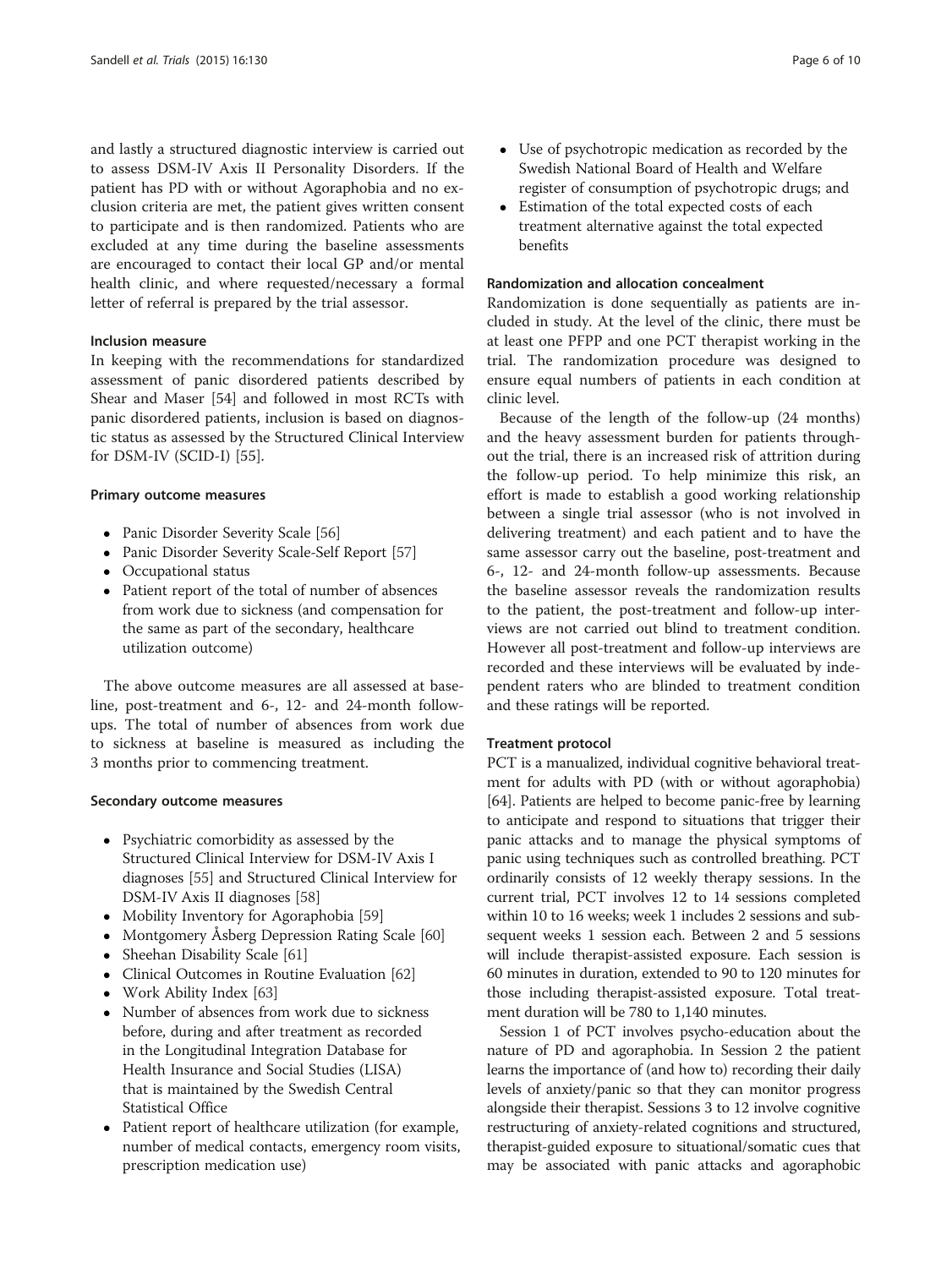avoidance. A single session teaches clients how to slow their breathing rate to counter the effects of hyperventilation.

PFPP is a manualized, individual psychodynamic treatment for adults with PD (with or without agoraphobia) [[38\]](#page-9-0). Treatment is ordinarily 19 to 24 sessions in length with 2 sessions per week, 45 minutes each. PFPP delivered in the current trial comprises 19 to 24 sessions completed within 10 to 16 weeks; in principle 2 sessions per week, 45 minutes each. Total treatment duration will be 855 to 1,080 minutes.

PFPP proceeds in three phases. In Phase I the therapist works to identify the specific content and meanings of the panic episodes and to help the patient examine the stressors and feelings surrounding the onset and persistence of panic. Specific vulnerabilities to the development of panic from the patient's past are explored (for example, representations of parents, traumatic experiences, difficulty expressing and managing angry feelings). The patient is aided in bringing forth fantasies and feelings that may have been unconscious or difficult to tolerate, such as vengeful wishes or abandonment fears, and to identify intra-psychic conflicts surrounding anger, separation, and sexuality. The goal of this phase is reduction in panic symptoms.

Phase II seeks to address the dynamics that maintain vulnerability to panic and the persistence of panic symptoms (for example, difficulties with anger recognition and management, separation, and fears of loss or abandonment). These dynamics are addressed through discussion of the patient's feelings/fantasies about past/ present relationships and in the transference relationship with the therapist. Improved understanding of these conflicts helps to prevent the development of a vicious cycle of PD recurrence.

In Phase III the therapist and patient work with the patient's conflicts with anger and separation as they emerge in the context of termination. Increased assertiveness and the capacity to communicate about conflicts in relationships should improve quality of life and reduces panic vulnerability. Thus the patient is helped to experience and articulate their feelings about loss and anger directly with the therapist to facilitate better management of these feelings and the capacity to avert the development of more severe panic states.

# Treatment integrity

Treatment integrity refers to the degree to which an intervention is delivered as intended. Therapists in the trial provide only one form of treatment during the study and the vast majority will provide only CBT or only PDT as part of their usual practice. Treatment integrity encompasses three aspects: a) therapist treatment adherence (the degree to which the therapist utilizes

prescribed procedures and avoids proscribed procedures); b) therapist competence (the level of the therapist's skill and judgment); and c) treatment differentiation (whether competing treatments differ from each other along critical dimensions).

All three aspects of treatment integrity are addressed throughout the trial in keeping with the standards for the field proposed by Perepletchikova et al. [\[65](#page-9-0)]. The first two aspects are addressed firstly through training and supervision of trial therapists in PCT and PFPP prior to their participation in the study. Prior to commencement of patient recruitment therapists and supervisors receive workshops in PCT and PFPP and additional workshops are arranged each year of the trial. Therapists must also treat as per-protocol (videotaping sessions) a 'training' case under supervision from a trial-trained supervisor. Videotapes from this therapy are evaluated by another experienced supervisor of PCT or PFPP for treatment adherence. During the trial therapists continue to videotape treatment sessions and to receive supervisions from a trial-trained supervisor. The supervisor rates therapist adherence during supervision and provides feedback to the therapist about the same. Adherence is also controlled for each patient therapy by three ratings (beginning, middle and end of therapy) made by independent raters with feedback from these ratings given to trial supervisors to use with therapists. A minimum of three site visits per annum from the research team are scheduled to ensure (improve) site protocol adherence.

#### Project implementation plan

Point prevalence of PD in the Swedish general population is 2 to 3% [[5\]](#page-8-0), which means that over 40,000 individuals currently have PD in the regions of Halland, Skåne and Dalecarlia. Given an inclusion period of 6 years (2011 to 2016) about 40 patients have to be recruited each year. Trial therapists are expected to treat about three patients each per year. The study is carried out at 10 sites in the counties of Skåne (Lund, Malmö, Eslöv, Arlöv and Trelleborg), Halland (Halmstad, Falkenberg and Varberg), Jönköping (Värnamo) and Dalecarlia. All participating therapists work in primary healthcare centers or psychiatric outpatient clinics. Currently, 35 therapists are active in the project. All clinics have signed written agreements to supply the project with patients during the inclusion phase. Intake and treatment of patients began in 2011. This phase is scheduled to last 5 years until 2016. Follow-up studies will be completed in 2018.

# Power/sample size calculations

For the planned and relatively straightforward comparisons between the 2 active treatments (PCT and PFPP) and wait-list, 25 patients per group would be needed in order to ensure an effect size (Cohen's  $d$ ) of 0.8 at alpha = 0.05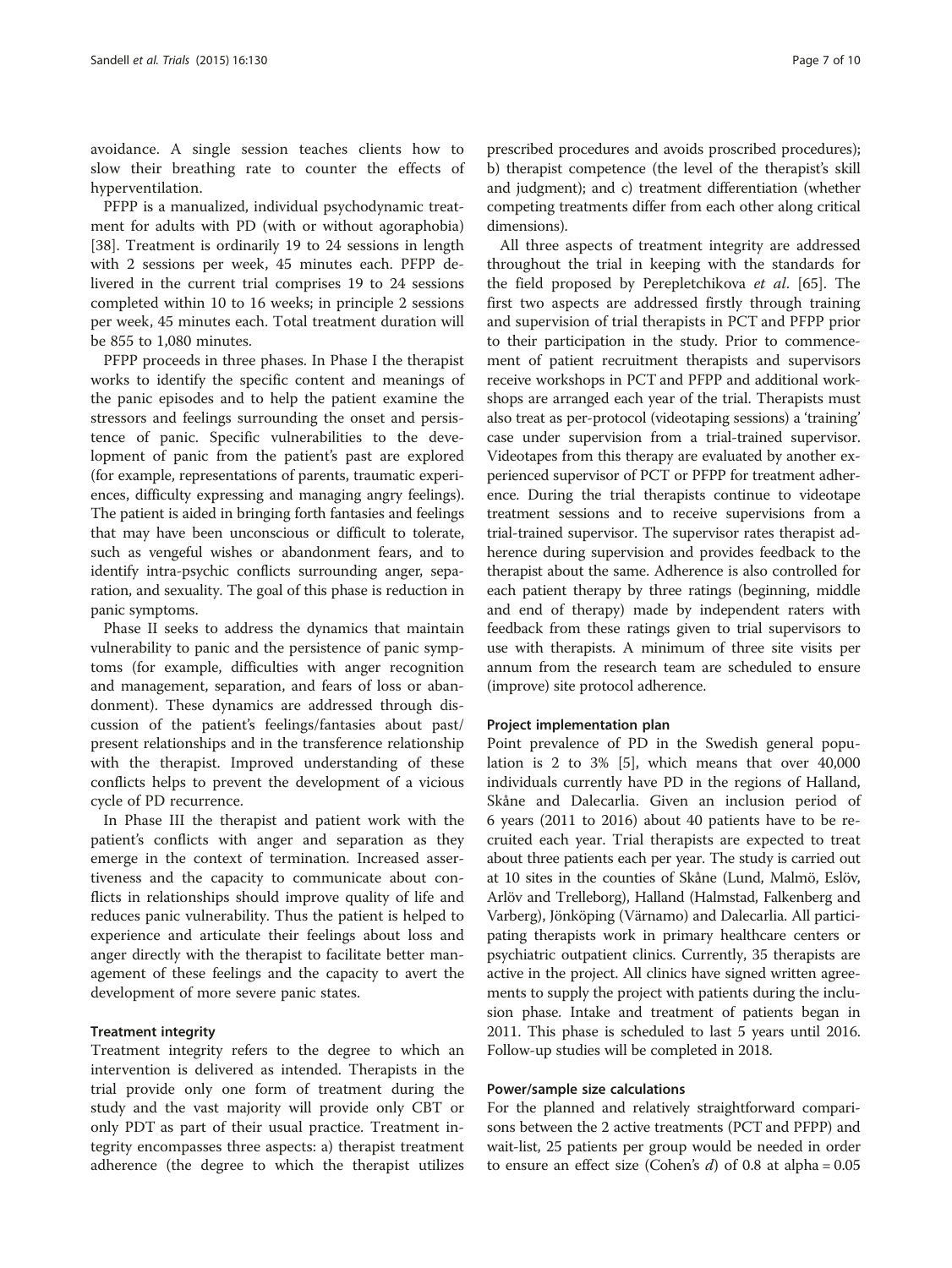and power = 0.80. Our assumption of an effect size difference versus wait-list of  $d = 0.8$  is conservative relative to the average controlled effect size  $(d = 1.02, 95\% \text{ CI} = 0.86)$ to 1.18) reported in a recent meta-analysis of 61 RCTs comparing psychological treatments for PD to no treatment or psychological/drug placebo [[17\]](#page-8-0). For the planned and straightforward comparison between the randomized and self-selection conditions, we have assumed that the difference between the two conditions will be in the order of  $d = 0.4$ . Again our assumption is conservative relative to the average effect size obtained for self-selection versus randomization in preference trials involving treatments for anxiety ( $d = 0.49$ , 95% CI = 0.19 to 0.79), albeit based on a much smaller number of RCTs [\[66\]](#page-9-0). For the more complex comparisons involving the hypothesized interaction between assignment type (randomization or selfselection) and treatment type (PCT or PFPP), power calculations have been performed based on the PINT (Power IN Two-level designs, v. 2.12, September 2007) [[67,68](#page-9-0)]. In the absence of  $a$  priori information about the size of the interaction effect between assignment and these 2 specific treatments, we assume the interaction effect size will be comparable in size to the main effect size for assignment (that is  $d = 0.40$ ). At alpha = 0.05, power = 0.80 and  $d = 0.4$ , a total of 200 patients is required. Assuming a 15% drop-out rate, a total of 212 patients is required.

After consideration of issues pertaining to practicality of randomization, the target recruitment is  $N = 216$ . This was based on the following tentative assumptions, among others: Assignment (randomized versus self-selected) is a fixed effect on Level 1 with  $M = 0$  and  $SD = 1$ ; the Pretreatment measure is a random and fixed effect on Level 1; Treatment (PCT versus PFPP) is a Level 2 predictor with  $M = 0.0625$  (given a 55:45 distribution in the selfselection group) and  $SD = 1$ ; residual variance in posttreatment = 0.70; and explained variance on outcome across therapists = 0.05.

The 216 patients will be randomly allocated to the randomized condition, the self-selection condition or to the waiting-list in the following shares: 108: 108: 26 (see

Figure 1 for Consolidated Standards of Reporting Trials (CONSORT) flow chart). After 3 months patients on the waiting-list will be re-randomized to randomization or to self-selection. The self-selection condition allows the patient to choose either PFPP or PCT. The actual choice is made after reading a detailed and well-balanced presentation of the two alternative therapies. These presentations have been developed and tested in an unpublished study by Hultman.

#### Ethical considerations

Ethical approval was obtained from the Regional Ethical Review Board in Lund (Ref: DNR-2010/88). Ethical and professional guidelines will be followed at all times, in line with Good Clinical Practice guidelines, and the laws governing patient care and data protection in Sweden. Informed consent is obtained from every participant in the trial. Any potential adverse events are discussed with the treating therapist, their clinical supervisor (and employer as necessary), and the research team (including the relevant university representative), and any identified adverse events are recorded. Adverse events are reported to the trial funder and will be reported as part of the trial findings.

# **Discussion**

The ability of patients to choose freely among treatments in matters of health is stipulated by law in Sweden but choice is often sacrificed in the name of cost-effectiveness. However, policy-makers would do well not to limit patient choice to the most cost-effective treatment based on often limited evidence, when an alternative evidence-based approach that is not more expensive than the most cost-effective therapy is available, but is as yet understudied. Allowing patients to choose among evidence-based approaches will increase patient involvement and may result in improved patient safety and patient satisfaction. Likewise, providing patients access to their preferred (evidence-based) treatment is likely to increase compliance rates, thereby improving outcomes and reducing the overall cost and burden of illness [[69](#page-9-0)].

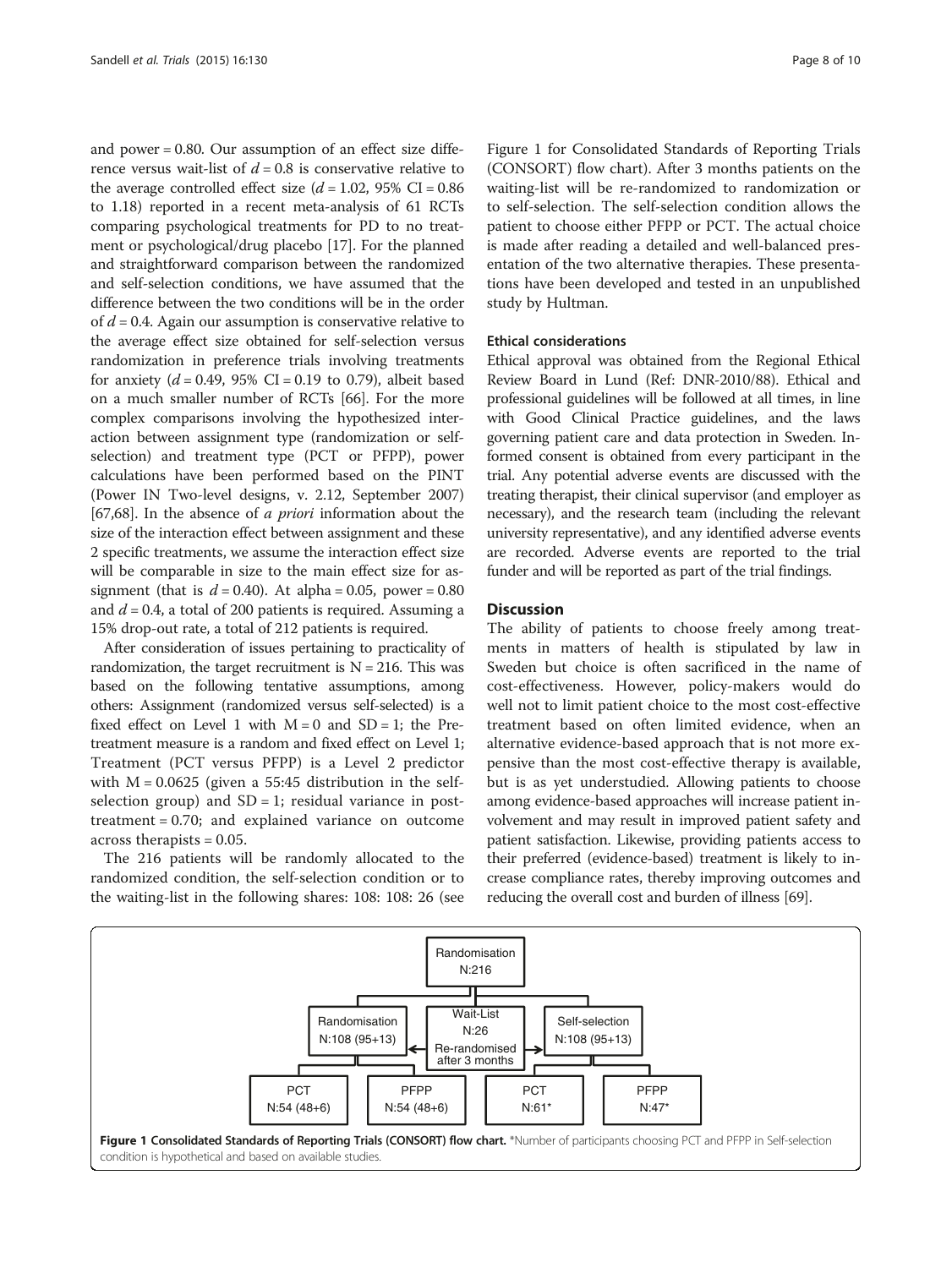<span id="page-8-0"></span>Currently, CBT is the indicated first-line treatment for adult patients with PD in Sweden but healthcare authorities recognize that other evidence-based approaches that are understudied may also be effective [5]. Swedish mental health services benefit from the presence in routine care of psychotherapists with post-graduate (certified) training in a range of evidence-based approaches, primarily CBT, PDT and family therapy. However, comparative trials of these various approaches to PD have not been carried out in Sweden. The current trial will be the first randomized controlled trial in Sweden to compare CBT (PCT) to brief psychodynamic therapy (PFPP) delivered in routine care to patients with PD. The trial is also important in the emphasis placed on measuring the impact of treatment on work-related disability and healthcare utilization, both of which are significant costs associated with PD in Sweden and elsewhere.

This project has the unique ambition to separate the effects of patients' preferences for treatment from the effect of the different evidence-based psychotherapies under study. If a certain form of psychotherapy proves to be significantly more popular in the self-selection group, this is an interesting research finding in and of itself, which may ultimately have implications for how healthcare resources are allocated in Sweden and for the design of future comparative trials. Should PFPP prove to be as effective as the established 'gold-standard' treatment for PD (CBT), the current trial will significantly add to the literature and the evidence base in favor of offering PD patients further choices among evidencebased treatments.

# Trial status

Recruitment began in November 2011 and is ongoing. Slightly more than half of the target sample has been recruited  $(N = 138)$ .

#### Abbreviations

CBT: cognitive behavioral therapy; CONSORT: Consolidated Standards of Reporting Trials; DSM: Diagnostic and Statistical Manual for Mental Disorders; LISA: Longitudinal Integration Database for Health Insurance and Social Studies; PCT: panic control treatment; PD: Panic Disorder; PDSS: Panic Disorder Severity Scale; PDT: psychodynamic psychotherapy; PFPP: panicfocused psychodynamic psychotherapy; PINT: Power IN Two-level; PTSD: Post-Traumatic Stress Disorder; QALYs: quality-adjusted life years; RCT: randomized controlled trial; SCID-1: Structured Clinical Interview for DSM-IV.

#### Competing interests

The authors declare that they have no competing interests.

#### Authors' contributions

All authors (RS, MS, TN, HJ, GV, and SP) have been involved in conception, design, manuscript writing and final approval of the manuscript.

#### Acknowledgements

This research is supported by funding from the Swedish Research Council (Vetenskapsrådet/FORTE), the Regional Health Authorities for Halland and

Skåne, the Swedish Social Insurance Agency (REHSAM), and the Vårdal and LJ Boethius Foundations. The two trial coordinators (MS and TN) carry out their work in partial fulfilment of their PhDs at Lund University, with their PhDs funded (100%) by the Swedish Research Council and Regional Health Authorities. HJ, GV and SP are funded 100% by Lund University, the administering university for the trial. RS is Professor Emeritus at Lund University. The authors also wish to acknowledge the following individuals: Professors Michelle Craske and Barbara Milrod (the originators of the treatments) who provided training to trial therapists and advice on trial design and measurement issues; Professors Jacques Barber and Gerhard Andersson who act as independent consultants to the trial; Professor Lars-Gunnar Lundh who provided advice on design and measurement issues; and Klara Kuutman who coordinates training and data collection in the Dalecarlia region.

#### Received: 10 December 2014 Accepted: 16 March 2015 Published online: 31 March 2015

#### References

- 1. American Psychiatric Association. Diagnostic and statistical manual of mental disorders. 4th ed. Arlington, VA: American Psychiatric Association; 2005.
- 2. American Psychiatric Association. Diagnostic and statistical manual of mental disorders. 5th ed. Arlington, VA: American Psychiatric Association; 2013.
- 3. Goodwin RD, Faravelli C, Rosi S, Cosci F, Truglia E, De Graaf R, et al. The epidemiology of panic disorder and agoraphobia in Europe. Eur Neuropsychopharmacol. 2005;15:435–43.
- 4. Kessler RC, Chiu WT, Jin R, Ruscio AM, Shear K, Walters EE. The epidemiology of panic attacks, panic disorder, and agoraphobia in the National Comorbidity Survey Replication. Arch Gen Psychiatry. 2006;63:415–24.
- 5. Statens Beredning för medicinsk utvärdering (SBU). Behandling av ångestsyndrom. Stockholm: SBU-rapport number 171; 2005.
- 6. Batelaan N, Smit F, De Graaf R, Van Balkom A, Vollebergh W, Beekman A. Economic costs of full-blown and subthreshold panic disorder. J Affect Disord. 2007;104(1–3):127–36.
- 7. Batelaan NM, De Graaf R, Spijker J, Smit JH, van Balkom AJ, Vollebergh WA, et al. The course of panic attacks in individuals with panic disorder and subthreshold panic disorder: a population-based study. J Affect Disord. 2010;121(1–2):30–8.
- 8. De Graaf R, Tuithof M, Van Dorsselaer S, Ten Have M. Comparing the effects on work performance of mental and physical disorders. Soc Psychiatry Psychiatr Epidemiol. 2012;47:1873–83.
- 9. Nepon J, Belik SL, Bolton J, Sareen J. The relationship between anxiety disorders and suicide attempts: findings from the National Epidemiologic Survey on Alcohol and Related Conditions. Depress Anxiety. 2010;27:791–8.
- 10. Sherbourne CD, Sullivan G, Craske MG, Roy-Byrne P, Golinelli D, Rose RD, et al. Functioning and disability levels in primary care out-patients with one or more anxiety disorders. Psychol Med. 2010;40:2059–68.
- 11. Salvador-Carulla L, Segui J, Fernandez-Cano P. Costs and offset effect in panic disorders. Brit J Psychiatry. 1995;66:23–8.
- 12. American Psychiatric Association. Practice guideline for the treatment of patients with panic disorder. 2nd ed. Arlington, VA: American Psychiatric Association; 2009.
- 13. NICE. Generalised anxiety disorder and panic disorder (with or without agoraphobia) in adults: management in primary, secondary and community care. NICE Clinical Guideline 113. 2011. [http://www.nice.org.uk/guidance/](http://www.nice.org.uk/guidance/cg113) [cg113.](http://www.nice.org.uk/guidance/cg113) Accessed 11 March 2015.
- 14. Katzman MA, Bleau P, Blier P, Chokka P, Kjernisted K, Van Ameringen M, et al. Canadian clinical practice guidelines for the management of anxiety, posttraumatic stress and obsessive-compulsive disorders. BMC Psychiatry. 2014;14(1):S1.
- 15. Furukawa TA, Watanabe N, Churchill R. Combined psychotherapy plus antidepressants for panic disorder with or without agoraphobia. Cochrane Database Syst Rev. 2007;1:CD004364.
- 16. Hofmann SG, Smits JA. Cognitive-behavioral therapy for adult anxiety disorders: a meta-analysis of randomized placebo-controlled trials. J Clin Psychiatry. 2008;69:621–32.
- 17. Sánchez-Meca J, Rosa-Alcázar AI, Marín-Martínez F, Gómez-Conesa A. Psychological treatment of panic disorder with or without agoraphobia: a meta-analysis. Clin Psychol Rev. 2010;30(1):37–50.